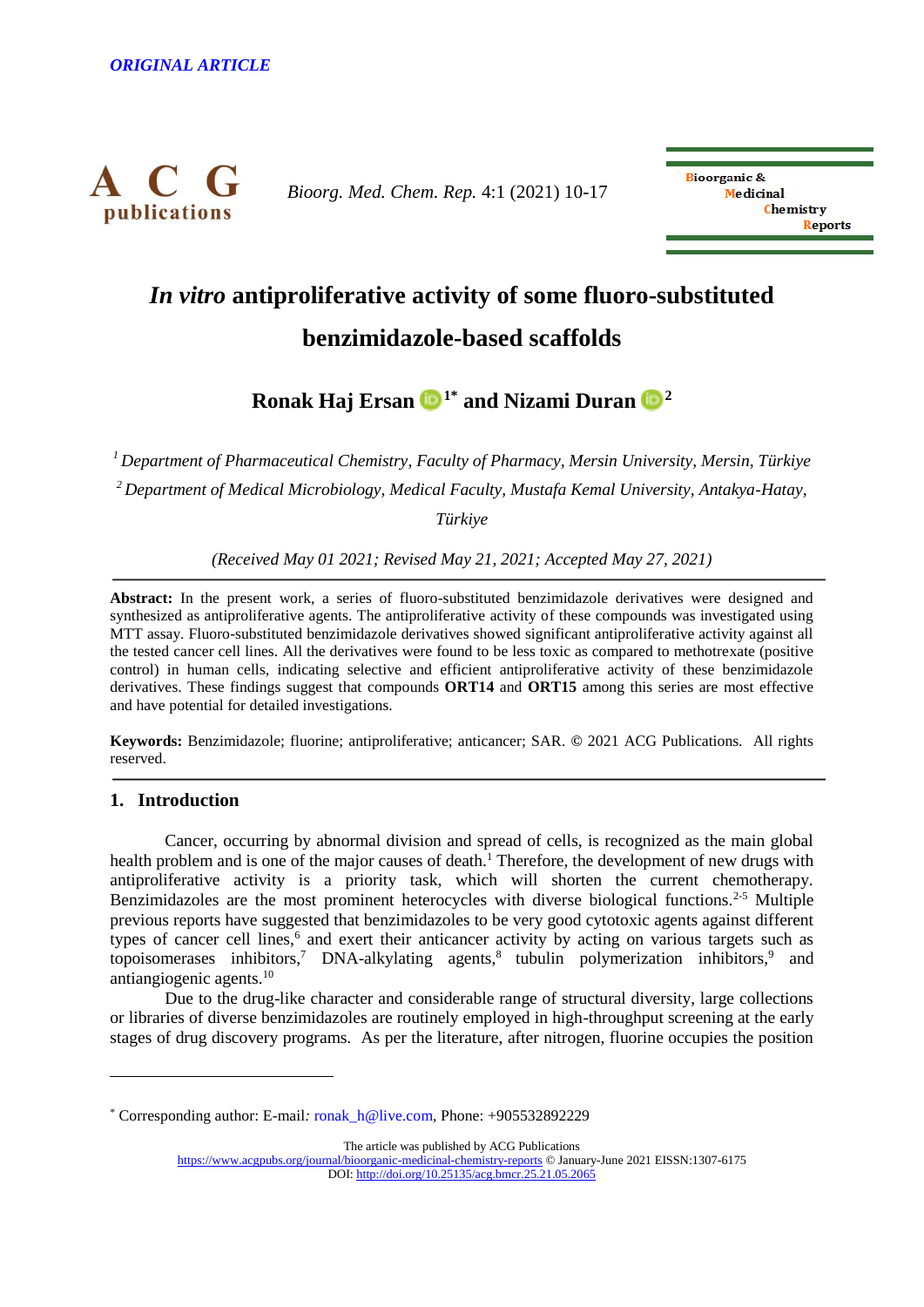of second favorite hetero-element in life science-oriented research. In fact, more than 20% of pharmaceuticals are prescribed or administered in the clinic, and more than 30% of the leading blockbuster drugs contain fluorine atoms in their molecules.<sup>11</sup>

Fluorine-containing benzimidazoles, which are showing biological activities, are well documented in the literature.12-16 A series of benzimidazole analogues was designed by Reddy et al. The synthesized compounds were evaluated against human tumor cell lines. Structure activity relationship (SAR) studies of benzimidazole derivatives concluded that compound **1** with a fluorine appendage showed potent cytotoxicity against tested cancer cell lines.<sup>17</sup> Kamal et al. synthesized benzimidazole-oxindole compounds and evaluated them against human breast cancer cell line (MCF-7). The compounds with mono-fluoro, difluoro, or trifluoromethyl moieties show considerable antiproliferative activities. Their finding implies that compound **2** with a difluoro moiety at positions 3 and 5 on phenyl ring showed significant cytotoxicity against breast cancer cell line (MCF-7) with an IC<sub>50</sub> value of 1.59  $\mu$ M.<sup>18</sup> Also, Singh et al. have been reported that the presence of flour atoms as substituents at 2-position of benzimidazole enhanced the cytotoxic activity of compound **3** against human cancer cell lines, with IC<sub>50</sub> values of 5.5 and 1.5  $\mu$ M against MCF7 and HeLa respectively.<sup>19</sup>



**Figure 1.** Benzimidazole derivatives incorporating fluorine with antiproliferative activity.

In continuation of our efforts on the design and synthesis of benzazole (benzimidazole, benzoxazole, and benzothiazole) derivatives with different biological activity and keeping in mind the medicinal importance of benzazole moieties,  $20-30$  we have synthesized some derivatives of 2phenylbenzimidazole which hold fluorine atom in the *ortho*-, *meta*- or *para*- positions of phenyl ring side chain of benzimidazole in order to examine theirs *in vitro* antiproliferative property against five different cancer cell lines. Additionally, we determined their cytotoxic activity against HEK293 (Human embryonic kidney cells).

# **2. Experimental**

#### *2.1. Chemistry*

Commercial grade reagents and solvents were used without further purification. The purity of all of the compounds was judged by TLC analysis (single-spot/two-solvent systems) using a UV lamp. <sup>1</sup>H NMR spectra were taken on a 400 MHz spectrometer with tetramethylsilane (TMS) as an internal standard, and chemical shifts were recorded in ppm values. The IR spectra were obtained on a Perkin Elmer Spectrum One FT-IR spectrometer.

#### *2.1.1. General Synthesis Procedure*

A mixture of 1,2-Phenylenediamine derivatives (1 eq.) and the corresponding carboxylic acid derivatives (1.1 eq.) was heated for a period of 13–18 h in polyphosphoric acid (PPA) at 120-150 °C (Scheme 1).26-30 The reaction mixture was poured onto ice water and neutralized by mixing it with 5 M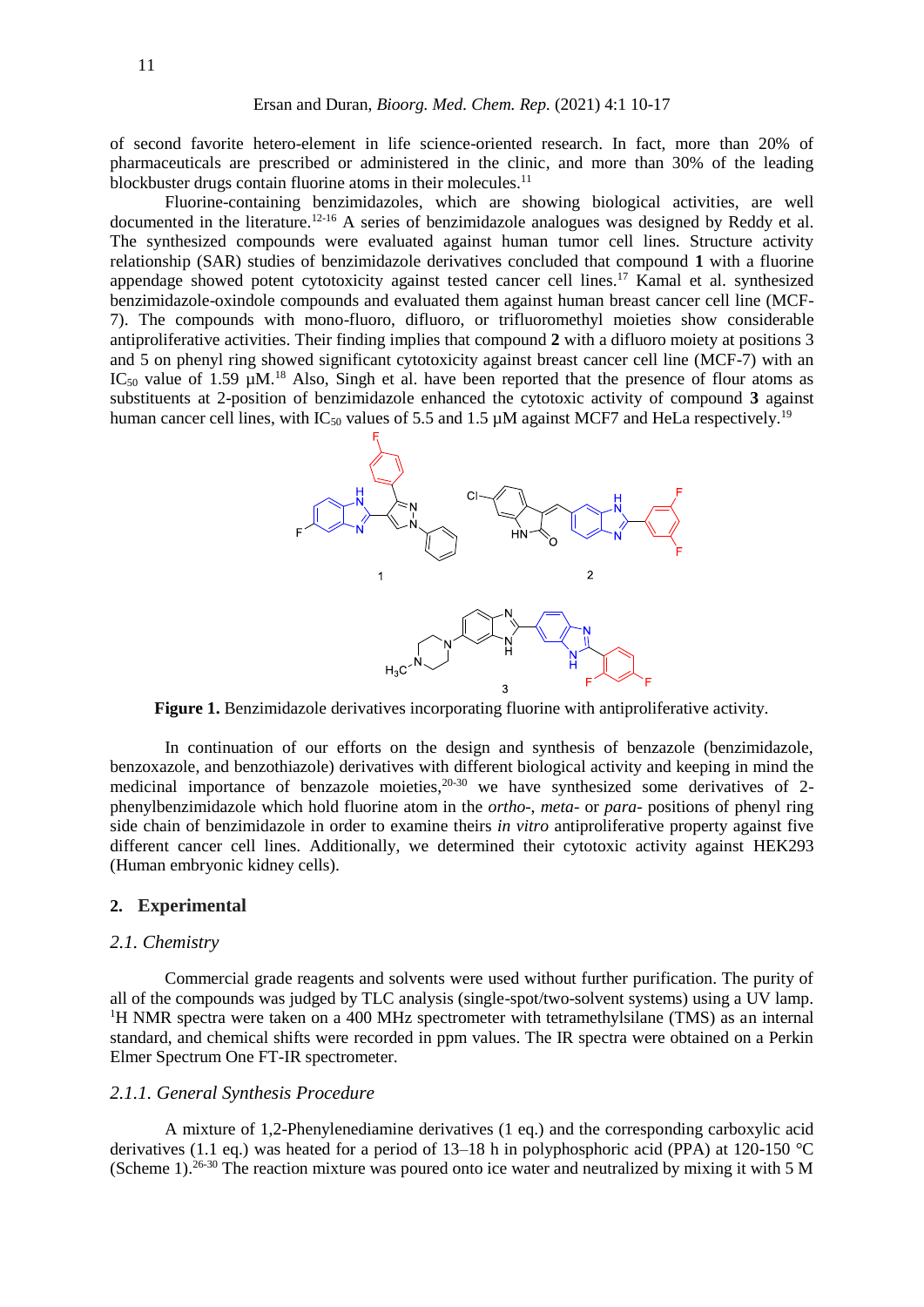Some fluoro-substituted benzimidazole-based scaffolds

NaOH until a slightly basic pH (8–9) was obtained to get the precipitate. The resulting precipitate was filtered off, washed with cold water, and recrystallized with a suitable solvent. The resulting crystalline compounds were filtered, and the vacuumed product was dried (Fig. 2).



 $R_1$ : H, CH<sub>3</sub>  $R_2$ : o-F, m-F, p-F

**Scheme 1.** Synthesis of 2-(fluorophenyl)-benzimidazole derivatives



**Figure 2.** Structures of the 2-(fluorophenyl)-benzimidazole derivatives (**ORT10-17**)

*2-Phenyl-1H-benzo[d]imidazole (ORT10*) 31 : Light yellow crystalline; 66%; R*<sup>f</sup>* (CHCl3/MeOH 95:05)  $= 0.50$ ; mp = 290-294 °C; IR (KBr, cm<sup>-1</sup>) v<sub>max</sub> 3411, 1540, 1450, 1408, 967, 774; <sup>1</sup>H NMR (400 MHz, d6-DMSO) δ 8.18 (d, *J* = 7.5 Hz, 2H, Ar-H), 7.60 (m, 2H, Ar-H), 7.57-7.50 (m, 3H, Ar-H), 7.22-7.19 (m, 2H, Ar-H).

*2-(2-Fluorophenyl)-1H-benzo[d]imidazole (ORT12)* 32 : Yellow crystalline; 66%; R*f* (CHCl3/MeOH 95:05) = 0.62; mp = 210-215 °C; IR (KBr, cm<sup>-1</sup>)  $v_{\text{max}}$  3320, 3048, 1585, 1444, 109.5, 743; <sup>1</sup>H NMR  $(400 \text{ MHz}, d_6\text{-}DMSO)$  δ 12.55 (br s, 1H, NH), 8.23 (m, 2H, Ar-H), 7.61-7.53 (m, 2H, Ar-H), 7.47-7.37 (m, 2H, Ar-H), 7.27-7.21 (m, 2H, Ar-H).

*2-(3-Fluorophenyl)-1H-benzo[d]imidazole (ORT13)* 33 : yellow crystalline; 54%; R*<sup>f</sup>* (CHCl3/MeOH  $95:05$  = 0.51; mp= 253-257 °C; IR (KBr, cm<sup>-1</sup>)  $v_{\text{max}}$  3307, 3021, 1535, 1404, 1075, 733; <sup>1</sup>H NMR (400 MHz, CD3OD) δ 7.90–7.79 (m, 2H, Ar-H), 7.62–7.49 (m, 3H, Ar-H), 7.28–7.18 (m, 3H, Ar-H).

*2-(4-Fluorophenyl)-1H-benzo[d]imidazole (ORT14)* 31 : Beige crystalline; 42%; R*f* (CHCl3/MeOH 95:05) = 0.58; mp= 250-255 °C; IR (KBr, cm<sup>-1</sup>)  $v_{\text{max}}$  3429, 3060, 1604, 1440, 964, 743; <sup>1</sup>H NMR (400 MHz, d6-DMSO) δ 8.23-8.21 (m, 2H, Ar-H), 7.59 (d, *J* = 2.7 Hz, 2H, Ar-H), 7.38 (d, *J* = 7.5 Hz, 2H, Ar-H), 7.22-7.18 (m, 2H, Ar-H).

*6-Methyl-2-phenyl-1H-benzo[d]imidazole (ORT11)* 34 : Red crystalline; 45%; R*<sup>f</sup>* (CHCl3/MeOH 95:05)  $= 0.54$ ; mp = 250-255 °C; IR (KBr, cm<sup>-1</sup>) v<sub>max</sub> 3375, 3052, 2919, 1504, 1420, 944, 723; <sup>1</sup>H NMR (400 MHz, d6-DMSO) δ 11.10 (s, 1H, NH), 8.68 (d, *J* = 1.8 Hz, 1H, Ar-H), 8.54 (d, *J* = 8.0 Hz, 1H, Ar-H), 8.40 (d, *J* = 8.0 Hz, 2H, Ar-H), 7.50 – 7.57 (m, 2H, Ar-H), 7.46 (s, 1H, Ar-H), 7.14 (d, *J* = 8.0 Hz, 1H, Ar-H), 2.50 (s, 3H, CH3).

*2-(2-Fluorophenyl)-6-methyl-1H-benzo[d]imidazole (ORT15)* 34 : Beige crystalline; 53%; R*<sup>f</sup>*  $(CHCl<sub>3</sub>/MeOH 95:05) = 0.48$ ; mp = 263-265 °C; IR (KBr, cm<sup>-1</sup>)  $v_{max}$  3302, 3042, 2965, 1554, 1470, 974, 833; <sup>1</sup>H NMR (400 MHz, d<sub>6</sub>-DMSO) δ 11.59 (s, 1H, NH), 8.45 (t, *J* = 8.0 Hz, 1H, Ar-H), 7.54 (ddd, *J* = 4.0, 8.0, 3.5 Hz, 2H, Ar-H), 7.47 (s, 1H, Ar-H), 7.32 – 7.42 (m, 2H, Ar-H), 7.10 (d, *J* = 8.0 Hz, 1H, Ar-H). 2.47 (s, 3H, CH3).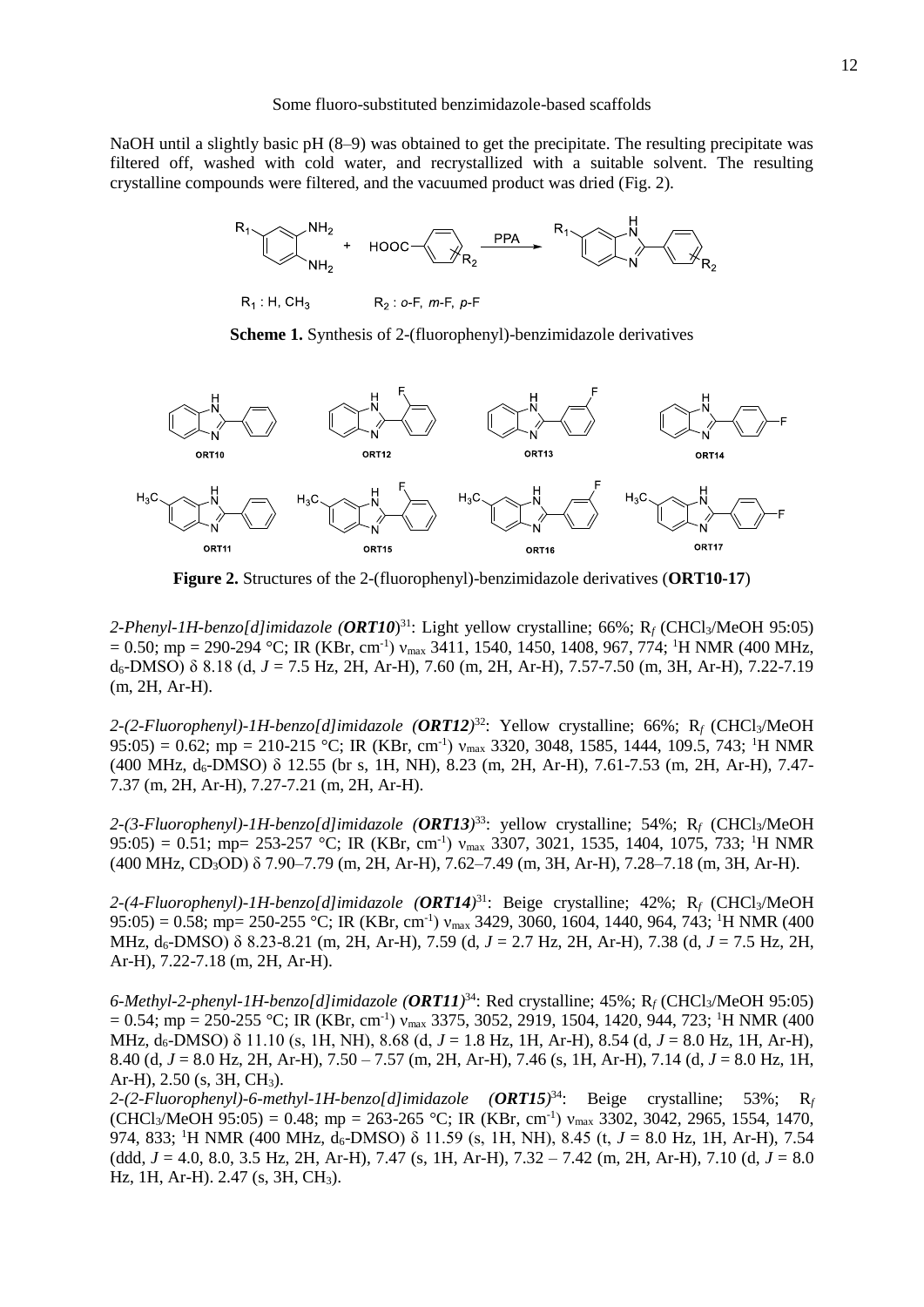*2-(3-Fluorophenyl)-6-methyl-1H-benzo[d]imidazole (ORT16)* (CAS 940703-07-1): Yellow crystalline; 54%; R<sub>f</sub> (CHCl<sub>3</sub>/MeOH 95:05) = 0.53; mp = 272-275 °C; IR (KBr, cm<sup>-1</sup>)  $v_{\text{max}}$ 3307, 3021, 1545, 1407, 1077, 736; <sup>1</sup>H NMR (400 MHz, CD3OD) δ 7.90–7.79 (m, 3H, Ar-H), 7.62–7.49 (m, 3H, Ar-H), 7.32 (s, 1H, Ar-H), 2.40 (s, 3H, CH3).

*2-(4-Fluorophenyl)-6-methyl-1H-benzo[d]imidazole (ORT17)* 35 : White crystalline; 63%; R*<sup>f</sup>*  $(CHCl<sub>3</sub>/MeOH 95:05) = 0.44$ ; mp = 233-235 °C; IR  $(KBr, cm<sup>-1</sup>)$  v<sub>max</sub> 3354, 3035, 2945, 1506, 1423, 944, 743; <sup>1</sup>H NMR (400 MHz, d<sub>6</sub>-DMSO) δ 12.95 (s, 1H, NH), 8.05 (d, *J* = 8.0 Hz, 2H, Ar-H), 7.56 (s, 1H, Ar-H), 7.36 (d, *J* = 7.9 Hz, 3H, Ar-H), 7.11−6.96 (m, 1H, Ar-H), 2.37 (s, 3H, CH3).

# *2.2. Biological Evaluation*

#### *2.2.1. Antiproliferative Activity*

The synthesized 2-(fluorophenyl)-1*H*-benzimidazole derivatives (**ORT10-17**) were tested in vitro for their cytotoxic properties against tumor cell line panels—which consisted of A549 (a human lung cancer cell line), A498 (a human chronic myeloid leukemia cell line), HeLa (a human acute monocytic myeloid leukemia cell line), A375 (a human colon cancer cell line), HepG2 (a human liver cancer cell line), A375 (human malignant melanoma) and HEK293 (Human embryonic kidney cells) by using the MTT assay Mosmann's method. The MTT assay is based on reducing the soluble MTT  $(0.5 \text{ mg } \text{mL}^{-1}$ , 100 µL) into a blue-purple formazan product, mainly by the mitochondrial reductase activity occurring inside living cells.<sup>36</sup> The cells used in the cytotoxicity assay were cultured in RPMI 1640 medium and were supplemented with 10% fetal calf serum, penicillin, and streptomycin at 37 °C and humidified at 5%  $CO<sub>2</sub>$ . The cells were then briefly placed on 96-well plates at 100 mL total volume, with a density of  $1-2.5 \times 10^4$  cells per mL; they were then allowed to adhere for 24 h before being treated with tested drugs in a DMSO solution  $(10^{-5}, 10^{-6}, 10^{-7} \text{ mol L}^{-1}$  final concentration). The triplicate wells were treated with media and agents, and the cell viability was assayed after 96 h of continuous drug exposure with a tetrazolium compound. The supernatant medium was removed, and 150 mL of DMSO solution was added to each well. The plates were gently agitated using a mechanical plate mixer until the color reaction was uniform and the  $OD_{570}$  was determined using a microplate reader. The 50% inhibitory concentration  $(IC_{50})$  was defined as the concentration that reduced the absorbance of the untreated wells by 50% of the vehicle in the MTT assay. Assays were performed in triplicate on three independent experiments. The results had good reproducibility between the replicate wells, with standard errors below 10%.

# **3. Results and Discussion**

# *3.1. Chemistry*

The 2-(fluorophenyl)-1*H*-benzimidazole derivatives (**ORT10-17**) were synthesized using onestep synthetic pathways as illustrated in Scheme 1. The polyphosphoric acid (PPA) method was used for the synthesis of desired compounds (**ORT10-17**).

The structure of the 2-(fluorophenyl)-1*H*-benzimidazole derivatives was confirmed based on spectral data. Thus, the infrared (IR) spectra of all of the compounds appeared at their expected positions. The IR spectra of compounds (**ORT10-17**) exhibited the presence of absorption bands for - NH- of benzimidazole between  $3302$ -3429 cm<sup>-1</sup>; for  $=$ C-H of benzene between  $3021-3060$  cm<sup>-1</sup>; for -C-H of aliphatic linkers between 2919-2965 cm<sup>-1</sup>; for -C=N of benzimidazole between 1504 and 1604  $cm^{-1}$ .

The <sup>1</sup>H NMR spectrum of 2-(fluorophenyl)-1*H*-benzimidazole derivatives indicated the presence of a singlet signal integrated by one proton at δ 11.10–12.95 ppm assigned to -NH- protons of benzimidazole rings. The equivalence of -CH<sup>3</sup> protons of methyl-substituted compounds was established by the presence of a singlet signal integrated by three protons at  $\delta$  2.37–2.50 ppm for the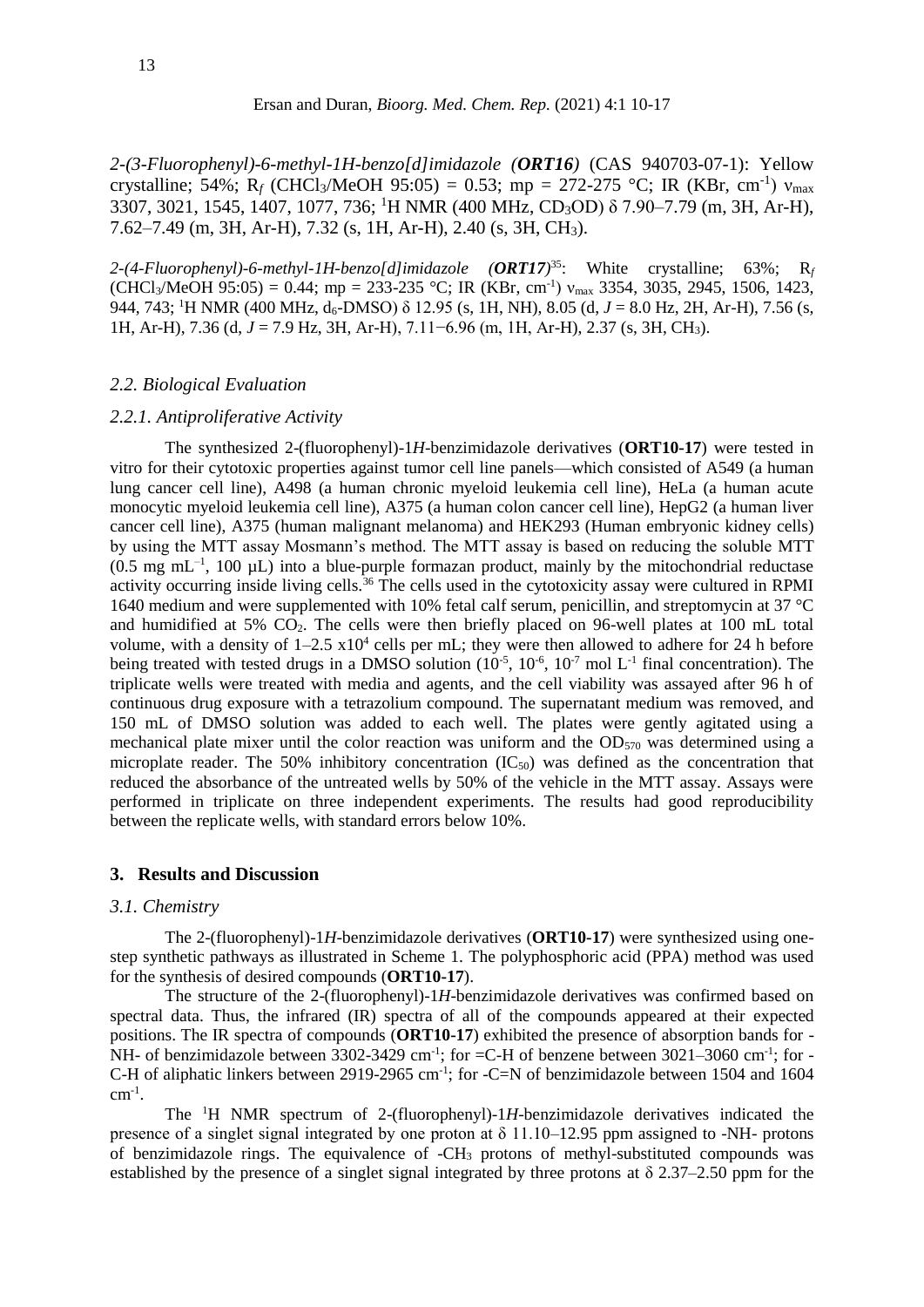Ar-CH<sup>3</sup> group. The signal of aromatic protons of benzimidazole and phenyl rings is observed as (s, d, ddd, t, and m) with chemical shift values 6.96–8.68 ppm.

# *3.2. Antiproliferative Activity*

The in vitro antiproliferative activities of all the synthesized compounds (**ORT10-17**) were evaluated in five human cancer cell lines, A549, A498, HeLa, HepG2, and A375 using 3-(4,5 dimethylthiazol-2-yl)-2,5-diphenyltetrazolium bromide (MTT assay).<sup>36</sup>

Antiproliferative drug methotrexate (MTX) was used as the standard for comparison. The results of the MTT assay are summarized in Table 1. The antiproliferative activity of each analog was presented as the concentration of the compound that led to a 50% inhibition  $(IC_{50})$  of cancer cell growth. These compounds were further screened for their cytotoxic nature using HEK293. This was used to establish the selectivity of these active compounds toward cancerous cells. A potent anticancer compound should be more selective toward cancer cells and less toxic toward the normal cells.

From Table 1, we can conclude that all of the synthesized compounds of the series have shown significant antiproliferative activity against the tested human cancer cell lines, with high selectivity when compared with standard methotrexate.

A visual inspection envisaged that the presence of the fluorine atom as a substituent on phenyl side chains directly attached to benzimidazole moiety is mainly influencing the inhibitory potential of compounds (**ORT12-17**) while keeping the phenyl unsubstituted (**ORT10-11**). Notable observations were that the presence of a methyl substitution group at 5 position of benzimidazole ring lead to enhancement of the antiproliferative activity of the compounds.

From Table 1, among the 5-unsubstituted benzimidazole derivatives, compound **ORT14** with *para*- fluoro substitution group on the phenyl ring of the side chain, proved to be the most potent antiproliferative agent among the current series against A549, A498, and A375 with an  $IC_{50} = 0.377$  $\mu$ M, and against HeLa and HepG2 with an IC<sub>50</sub> = 0.188  $\mu$ M; it also had a high selectivity, with an IC<sub>50</sub> value of 9.424 µM, against HEK293. This means that it shows twenty-five times more selectivity toward A549, A498, and A375 cancer cell lines, and fifty times more selectivity toward HeLa and HepG2 cancer cell lines. Similarly, the compound **ORT12** with *ortho*- fluoro substitution group on the phenyl ring of the side chain, shows twelve and twenty-five times more selectivity toward HeLa and A498 cancer cell lines respectively, as it displays  $IC_{50}$  values of 4.712  $\mu$ M against HEK293 and 0.377 µM and 0.188 µM against HeLa and HepG2 respectively (Table 1).

|                    | HEK293 A549 A498 HeLa A375 HepG2 |       |             |                         |       |       | <b>Specificity</b> |             |       |       |                            | cLogP# |  |
|--------------------|----------------------------------|-------|-------------|-------------------------|-------|-------|--------------------|-------------|-------|-------|----------------------------|--------|--|
| <b>Compound No</b> | $IC_{50} (\mu M)$                |       |             |                         |       |       | A549               |             |       |       | A498   HeLa   A375   HepG2 |        |  |
| ORT <sub>10</sub>  | 4.056                            |       | 1.622 3.245 | 1.622                   | 1.622 | 1.622 | 2.50               | 1.25        | 2.50  | 2.50  | 2.50                       | 3.663  |  |
| ORT <sub>11</sub>  | 4.802                            |       | 0.768 0.768 | 0.768 0.768             |       | 1.537 | 6.25               | 6.25        | 6.25  | 6.25  | 3.12                       | 4.162  |  |
| ORT <sub>12</sub>  | 4.712                            | 1.508 | 0.754 0.377 |                         | 0.754 | 0.188 | 3.13               | 6.25        | 12.5  | 6.25  | 25.00                      | 3.826  |  |
| ORT <sub>13</sub>  | 4.712                            |       | 0.754 3.769 | 0.942 3.769             |       | 1.885 | 6.25               | 1.25        | 5.00  | 1.25  | 2.50                       | 3.826  |  |
| ORT <sub>14</sub>  | 9.424                            | 0.377 | 0.377       | 0.188 0.377             |       | 0.188 |                    | 25.00 25.00 | 50.00 | 25.00 | 50.00                      | 3.826  |  |
| ORT <sub>15</sub>  | 1.768                            |       |             | 0.354 0.354 0.354 0.177 |       | 0.177 | 5.00               | 5.00        | 5.00  | 10.00 | 10.00                      | 4.325  |  |
| ORT <sub>16</sub>  | 0.884                            |       | 0.177 1.768 | 0.707                   | 0.707 | 0.707 | 5.00               | 0.50        | 1.25  | 1.25  | 1.25                       | 4.325  |  |
| ORT <sub>17</sub>  | 4.420                            | 0.707 | 0.707       | 0.354 0.354             |       | 0.707 | 6.25               | 6.25        | 12.50 | 12.50 | 6.25                       | 4.325  |  |
| <b>MTX</b>         | 0.022                            | 0.022 | 0.022       | 0.022                   | 0.022 | 0.022 | 1.00               | 1.00        | 1.00  | 1.00  | 1.00                       | 0.94   |  |

 **Table 1.** *In vitro* antiproliferative activity of synthesized 2-(fluorophenyl)-benzimidazole derivatives studied using MTT assay

#: *cLogP* value of the synthesized compounds (calculated from ChemBioDrawUltra 12.0.3). MTX: Methotraxate

Among 5-methyl substituted benzimidazole derivatives, compound **ORT15** with *ortho*- fluoro substitution group on the phenyl ring of the side chain displayed a good selectivity and promising antiproliferative activity against A549, A498 and HeLa cell lines with an  $IC_{50} = 0.354 \mu M$ , against A375, and HepG2 cancer cell lines with an  $IC_{50} = 0.177 \mu M$ , and against HEK293 cell line with an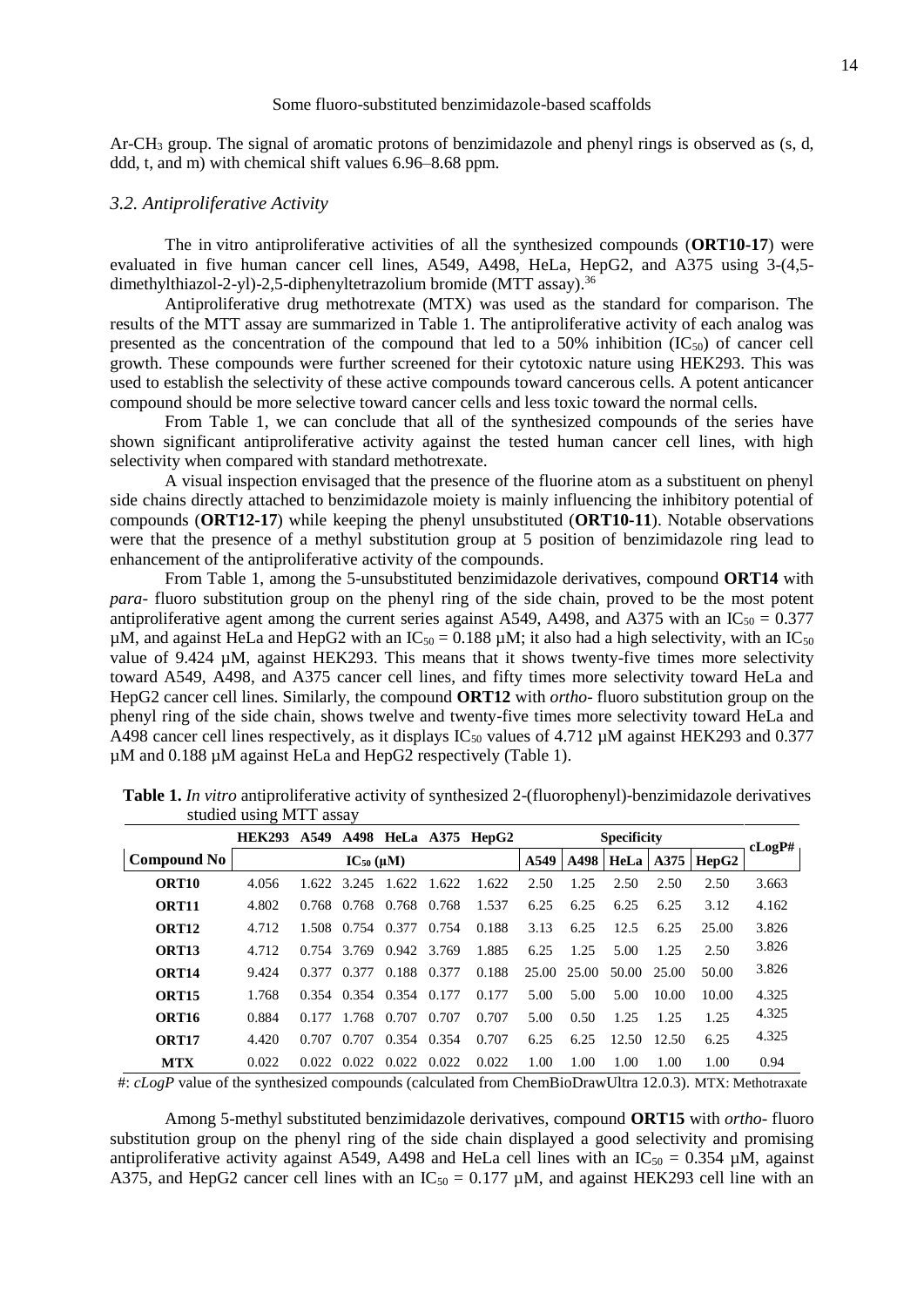#### Ersan and Duran, *Bioorg. Med. Chem. Rep.* (2021) 4:1 10-17

 $IC_{50} = 1.768$  µM, which means that it shows five times more selectivity toward A549, A498, and HeLa and ten times more selectivity toward A375 and HepG2 cancer cell lines (Table 1). Also, we found that the compound **ORT16** with *meta*- fluoro substitution group on the phenyl ring of the side chain exhibited potent antiproliferative activity against A549 cell line with an IC<sub>50</sub> =  $0.177 \mu M$  with good selectivity. Similarly, compound **ORT17** with *para*- fluoro substitution group on the phenyl ring of the side chain displayed potent antiproliferative activity against HeLa and A375 cancer cell lines with an IC<sub>50</sub> = 0.354  $\mu$ M and showed IC<sub>50</sub> value of 4.420  $\mu$ M against HEK293. Thus, **ORT17** was found to be twelve times more selective toward HeLa and A375 cancer cell lines (Table 1).

Generally, *ortho*- and *para*- fluoro substituted compounds are more active than their *meta*fluoro counterparts. However, it seems difficult to predict the factors governing the inhibition potentials of these ligands.

#### **4. Conclusion**

A series of 2-(fluorophenyl)-1*H*-benzimidazole derivatives (**ORT10-17**) have been designed and synthesized which showed significant *in vitro* antiproliferative activity.

This study has reinforced our speculation about the presence of fluorine atom as a substituent on the phenyl side chain of benzimidazole. Generally, *ortho*- and *para*- fluoro substituted compounds are more active than their *meta*- fluoro counterparts. Compounds **ORT14** (*para*-fluoro) and **ORT15** (*ortho*-fluoro) displayed the highest antiproliferative activity with low  $IC_{50}$  ( $\mu$ M) values against all cancer cell lines. Generally, the presence of a methyl substitution group at 5 position of benzimidazole enhanced the antiproliferative activity, except for compound **ORT14**. Also, our results suggested that the synthesized series were characterized by more selectivity toward cancerous cells and very less toxicity toward the normal cells compared to MTX.

However, most of the derivatives are comparatively less potent but more selective than MTX; nevertheless, slight structural modification of these active derivatives may yield as prospective anticancer drugs with high selectivity. Based on the present results, it is worthy to mention fluoro substituted benzimidazole derivatives serve as a useful template for the further development of the anticancer agents.

#### **Acknowledgements**

The authors have no relevant affiliations or financial involvement with any organization or entity with a financial interest in or financial conflict with the subject matter or materials discussed in the manuscript.

#### **ORCID**

Ronak Haj Ersan: [0000-0001-6651-5910](http://orcid.org/0000-0001-6651-5910) Nizami Duran: [0000-0002-2766-3491](http://orcid.org/0000-0002-2766-3491)

# **References**

- [1] World Health Organization, "Cancer," https://www.who.int/en/news-room/fact-sheets/detail/cancer (accessed April 24, 2021).
- [2] Carcanague, D.; Shue, Y. K.; Wuonola, M. A.; Uria-Nickelsen, M.; Joubran, C.; Abedi, J. K.; Kühler, T. C. Novel structures derived from 2-[[(2-pyridyl) methyl] thio]-1 *h*-benzimidazole as anti-helicobacter p ylori agents, Part 2. *J. Med. Chem.* **2002**, *45*(*19*), 4300-4309.
- [3] Algul, O.; Duran, N. Activity of bisbenzimidazoles derivatives to *Staphylococcus epidermidis*. *Asian J. Chem.* **2007,** *19*(*4*), 3145-3151.
- [4] Shrivastava, N.; Naim, M. J.; Alam, M. J.; Nawaz, F.; Ahmed, S.; Alam, O. Benzimidazole scaffold as anticancer agent: synthetic approaches and structure–activity relationship. *Arch. der Pharm.* **201**7, *350*(*6*), e201700040.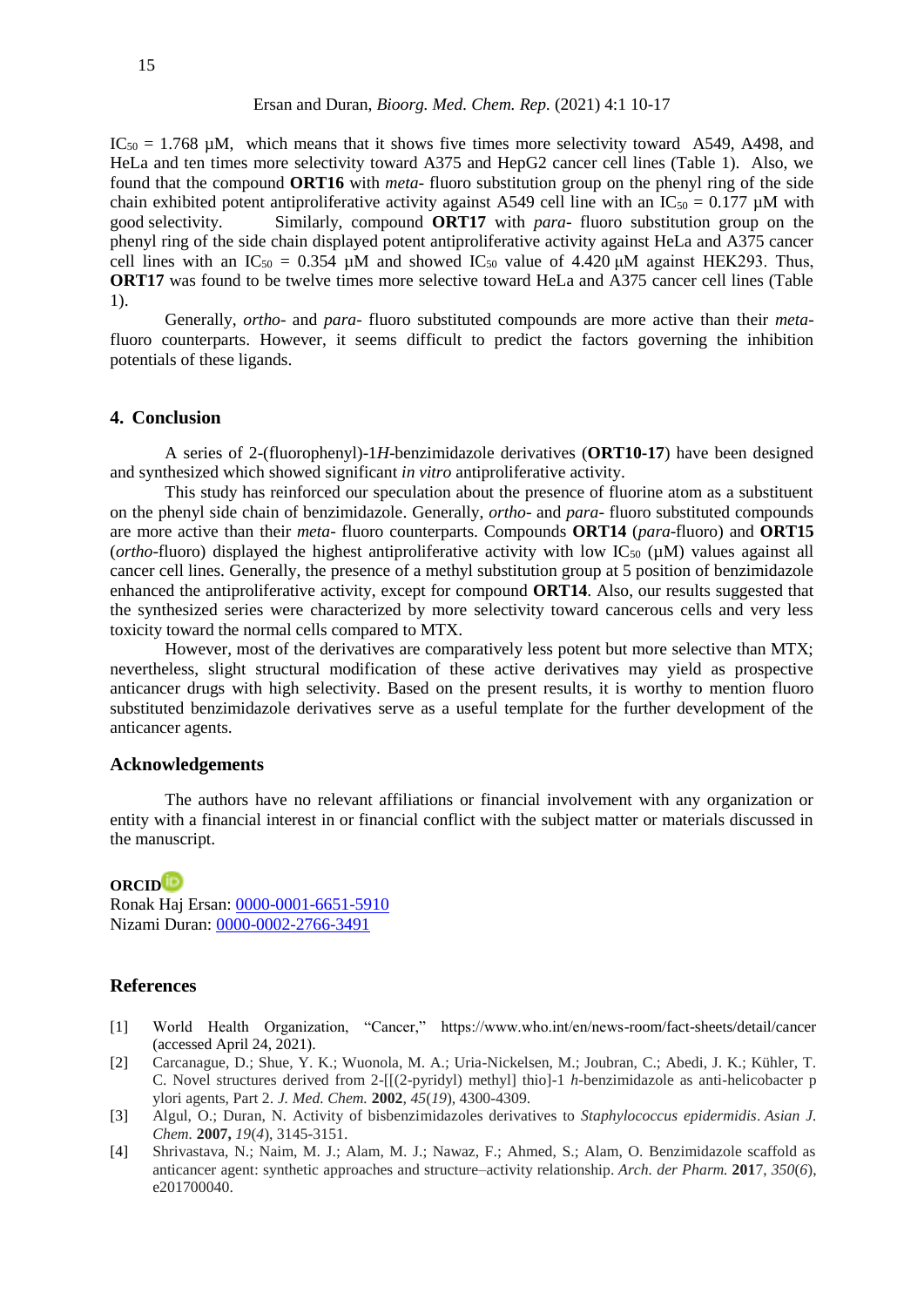- [5] Kanwal, A.; Ahmad, M.; Aslam, S.; Naqvi, S. A. R.; Saif, M. J. Recent advances in antiviral benzimidazole derivatives: a mini review. *Pharm. Chem. J.* **2019**, *53*(*3*), 179-187.
- [6] Bansal, Y.; Minhas, R.; Singhal, A.; Arora, R. K.; Bansal, G. Benzimidazole: a multifacted nucelus for anticancer agents. *Curr. Org. Chem.* **2021**, *25*(*6*), 669-694.
- [7] Alper, S.; Arpaci, Ö. T.; Aki, E. Ş.; Yalçin, I. Some new bi-and ter-benzimidazole derivatives as topoisomerase I inhibitors. *II Farmaco* **2003**, *58*(*7*), 497-507.
- [8] Smaill, J. B.; Fan, J. Y.; Denny, W. A. DNA minor groove targeted alkylating agents based on bisbenzimidazole carriers: synthesis, cytotoxicity and sequence-specificity of DNA alkylation. *Anti-Cancer Drug Des.* **1998**, *13*(*8*), 857-880.
- [9] Kamal, A.; Reddy, M. K.; Shaik, T. B.; Srikanth, Y. V. V.; Reddy, V. S.; Kumar, G. B.; Kalivendi, S. V. Synthesis of terphenyl benzimidazoles as tubulin polymerization inhibitors. *Eur. J. Med. Chem.* **2012**, *50*, 9-17.
- [10] Saulnier, M. G.; Frennesson, D. B.; Wittman, M. D.; Zimmermann, K.; Velaparthi, U.; Langley, D. R.; Vyas, D. 2-(1*H*-Imidazol-4-yl) ethanamine and 2-(1*H*-pyrazol-1-yl) ethanamine side chain variants of the IGF-1R inhibitor BMS-536924. *Bioorg. Med. Chem. Lett.* **2008**, *18*(*5*), 1702-1707.
- [11] O'Hagan, D. Fluorine in health care: Organofluorine containing blockbuster drugs. *J. Fluorine Chem.* **2010**, *131*(*11*), 1071-1081.
- [12] Al-Harthy, T.; Zoghaib, W.; Abdel-Jalil, R. Importance of fluorine in benzazole compounds. *Molecules* **2020**, *25*(*2*0), 4677.
- [13] Bobinger, T.; Manaenko, A.; Burkardt, P.; Beuscher, V.; Sprügel, M. I.; Roeder, S. S.; Huttner, H. B. Siponimod (baf-312) attenuates perihemorrhagic edema and improves survival in experimental intracerebral hemorrhage. *Stroke* 2**019**, *50*(*11*), 3246-3254.
- [14] Tonelli, M.; Novelli, F.; Tasso, B.; Vazzana, I.; Sparatore, A.; Boido, V.; Sparatore, F.; La Colla, P.; Sanna, G.; Giliberti, G.; et al. Antiviral activity of benzimidazole derivatives. III. Novel anti-CVB-5, anti-RSV and anti-Sb-1 agents. *Bioorg. Med. Chem.* **2014**, *22*, 4893–4909.
- [15] Zhang, H.-Z.; Damu, G.L.V.; Cai, G.-X.; Zhou, C.-H. Design, synthesis and antimicrobial evaluation of novel benzimidazole type of fluconazole analogues and their synergistic effects with chloromycin, norfloxacin and fluconazole. *Eur. J. Med. Chem.* **2013**, *64*, 329–344.
- [16] Zawawi, N.K.N.A.; Taha,M.; Ahmat, N.; Wadood, A.; Ismail, N.H.; Rahim, F.; Ali,M.; Abdullah, N.; Khan, K.M. Novel 2,5-disubtituted-1,3,4-oxadiazoles with benzimidazole backbone: A new class of bglucuronidase inhibitors and in silico studies. *Bioorg. Med. Chem*. **2015**, *23*, 3119–3125.
- [17] Reddy, T.S.; Kulhari, H.; Reddy, G.; Bansal, V.; Kamal, A.; Shukla, R. Design, synthesis and biological evaluation of 1,3-diphenyl-1*H*-pyrazole derivatives containing benzimidazole skeleton as potential anticancer and apoptosis inducing agents. *Eur. J. Med. Chem*. **2015**, *101*, 790–805
- [18] Kamal, A.; Nagaseshadri, B.; Nayak, V.L.; Srinivasulu, V.; Sathish, M.; Kapure, J.S.; Reddy, S. Synthesis and biological evaluation of benzimidazole–oxindole conjugates as microtubule-targeting agents. *Bioorg. Chem.* **2015**, *63*, 72–84
- [19] Singh, M.; Tandon, V. Synthesis and biological activity of novel inhibitors of topoisomerase I: 2 arylsubstituted 2-bis-1*H*-benzimidazoles. *Eur. J. Med. Chem.* **2011**, *46*, 659–669
- [20] Ayaz, F.; Kheeree, R.; Isse, Q. A.; Ersan, R. H.; Algul, O. DNA base bioisosteres, bis-benzoxazoles, exert anti-proliferative effect on human prostate and breast cancer cells. *J. Turkish Chem. Soc. Section A: Chem.* **2018**, *5*(*3*), 1145-1152.
- [21] Ayaz, F.; Isse, Q. A.; Kheeree, R.; Ersan, R. H.; Algul, O. Immunomodulatory and immunostimulatory effects of some bisbenzoxazole derivatives on lipopolysaccharide stimulated mammalian macrophages. *J. Pharm. Res.* **2019**, *23*(5), 944-951. https://doi.org/10.35333/jrp.2019.41
- [22] Ayaz, F.; Kheeree, R.; Isse, Q. A.; Ersan, R. H.; Algul, O. Bisbenzoxazole derivatives had an antiinflammatory effect on in vitro stimulated macrophages. *Turk. J. Chem.* **2019**, *43*(*3*), 963-971.
- [23] Ayaz, F.; Isse, Q. A.; Kheeree, R.; Ersan, R. H.; Algul, O. Bisbenzoxazole derivatives had antiproliferative effect on human cancer cells. *Eskişehir Tek. Üniv. Bilim Teknol. Derg. C Yaşam Bilim. Biyoteknol.* **2019**, *8*(*2*), 203-211.
- [24] Ayaz, F.; Ersan, R. H.; Kuzu, B.; Algul, O. New-generation benzimidazole-based plasmid delivery reagents with high transfection efficiencies on the mammalian cells. *In Vitro Cell. Dev. Biol. Animal* **2020**, 1-8.
- [25] Ayaz, F.; Ersan, R. H.; Algul, O. Symmetric bis-benzoxazole-based chemicals exerted anti-inflammatory effect on danger signal LPS-stimulated macrophages. *Monatsh. Chem.* **2019**, *150*(*6*), 1137-1146
- [26] Ersan, R. H.; Yuksel, A.; Ertan-Bolelli, T.; Dogen, A.; Burmaoglu, S.; Algul, O. One-pot synthesis of novel benzimidazoles with anaphthalene moiety as antimicrobial agents andmolecular docking studies. *J. Chin. Chem. Soc.* **2020**, 1-10.